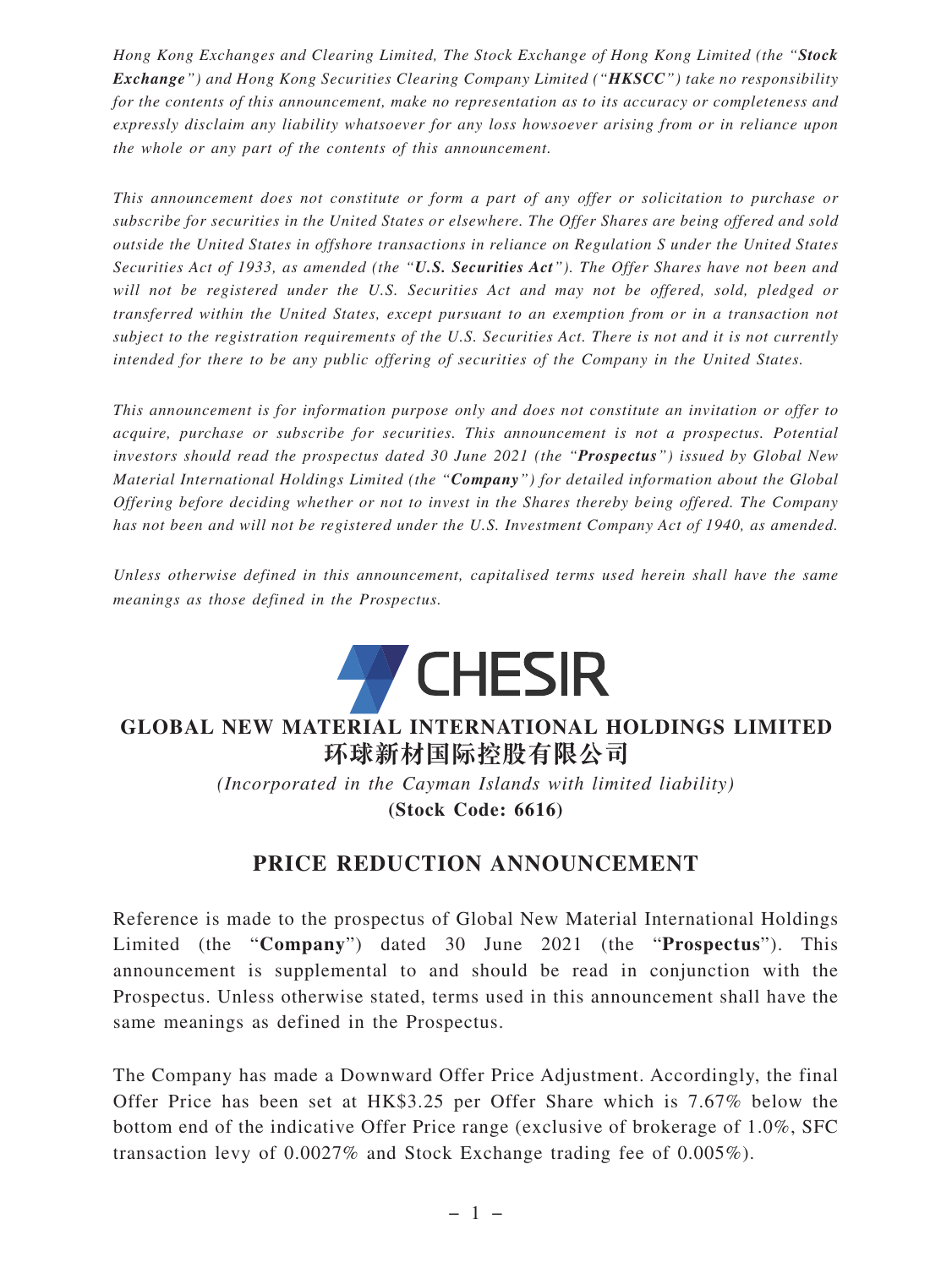Based on the final Offer Price of HK\$3.25 per Offer Share, the related changes to the Global Offering are:

- the Net Proceeds from the Global Offering to be received by the Company, is reduced to be approximately HK\$879.0 million. The Company intends to apply the decreased Net Proceeds for the purposes on a pro-rata basis as disclosed in the Prospectus, which are as follows:
	- approximately HK\$488.8 million, representing approximately 55.6% of the Net Proceeds, will be used for partial financing of the construction of our Phase 2 Production Plant, of which (a) HK\$244.4 million will be used for the construction of various buildings and facilities for our Phase 2 Production Plant and (b) HK\$244.4 million will be used for the purchase and installation of production plant and machinery, installation of intelligent control system, equipment installation, testing and commission;
	- approximately HK\$299.8 million, representing approximately 34.1% of the Net Proceeds, will be used for partial financing of the construction of our Luzhai Synthetic Mica Plant, of which (a) HK\$156.5 million will be used for the construction of various building and facilities for our Luzhai Synthetic Mica Plan and (b) HK\$143.3 million will be used for the purchase and installation of 60 synthetic mica melting furnaces and the intelligent control system;
	- approximately HK\$62.4 million, representing approximately 7.1% of the Net Proceeds, will be used to increase our investment in research and development facilities and testing equipment of our research and development centre; and
	- approximately HK\$28.0 million, representing approximately 3.2% of the Net Proceeds, will be used for sales and marketing activities and building sales network to enhance our brand recognition in the PRC and overseas.
- the market capitalisation of the Shares will be reduced to approximately HK\$3,778.8 million.